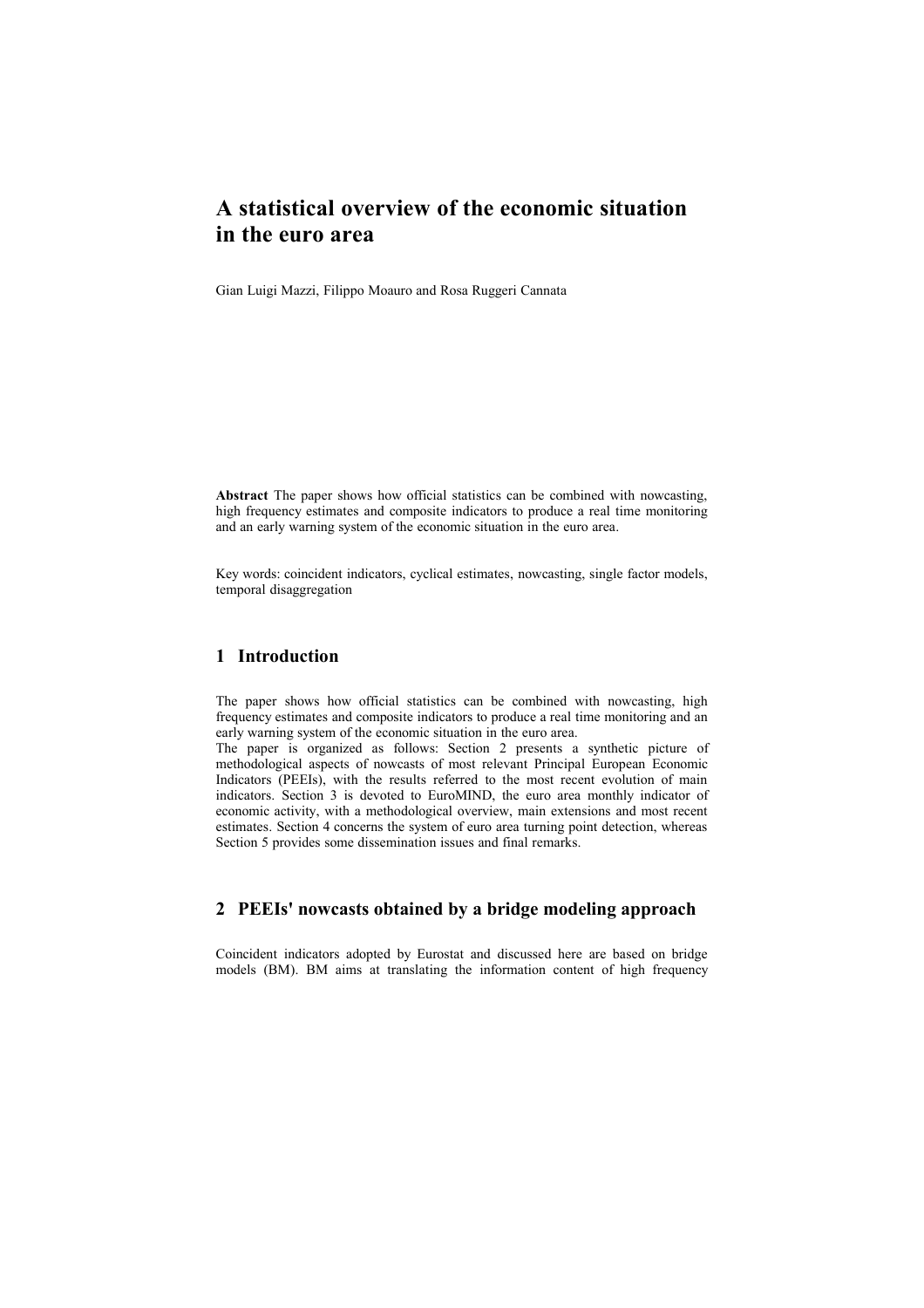indicators (e.g. monthly) to compute early estimates or forecasts over a short horizon of the target variable, usually available at a lower frequency (e.g. quarterly).

Application of BM starts from the following dynamic regression equation:

$$
\Delta y_t = c + \sum_{i=1}^p \alpha_i \Delta y_{t-i} + \sum_{i=0}^p \sum_{j=1}^k \beta_{ij} x_{t-i,j} + u_t, \quad t = 1,...,T
$$
\n(1)

where *c* is an intercept,  $\alpha_i$  and  $\beta_i$  the regression coefficients , *p* the number of lags,  $\Delta$ the first-difference operator,  $x_i$  the predictors, and  $u_i$  a mean zero disturbance with variance  $σ²$ .

The BM consists in a 3-step procedure: (1)  $x_i$  are projected over a forecast horizon by means of a univariate time series technique; (2) the indicator is temporal aggregated at the same time span of the target variable; (3) parameter estimation of model (1) is carried out to determine the coincident indicator  $\hat{y}_t$  over the full sample period  $t=1,2, \ldots, T$ . For recent reviews with applications refer to Barhoumi at al. (2008), to Baffigi et al. (2004) and Mazzi and Montana (2009).

# *2.1 Most recent evolution of main euro area PEEIs*

The picture of the current economic situation in the euro area is improved in terms of timeliness through the forecasts provided by the coincident indicators introduced in previous section. In other words, a user looking at available statistics at mid May 2012 finds data only until February /March of 2012 or 4th quarter of 2011. This section shows how, by using nowcasting techniques, it is possible to produce a more updated picture covering also more recent periods.

In table 1 we look at the two quarterly indicators of GDP and Employment and at four monthly time series: harmonized index of consumer prices (HICP), producer price index (PPI), Unemployment and the economic sentiment indicator (ESI). Table 1 shows most recent data officially released by Eurostat for these indicators together with the nowcasts for most recent periods; in particular nowcasts are referred to the first quarter of 2012 for quarterly GDP and Employment and April 2012 for HICP, PPI. In both cases nowcasts are obtained by a bridge modelling approach.

What emerges quite clearly from table 1 it is the stagnation of the euro area economy. Concerning GDP, its quarterly growth is close to nil from the second quarter of 2011 on and it is gradually decreasing in the same quarters in terms of annual growth. Note the negative quarterly growth at end 2011 and the stagnation in the first quarter of 2012 for both the official flash estimate and the nowcasts obtained by BM.

Looking at Employment the situation is even worse considering a negative growth starting from the third quarter of 2011 and a negative annual variation nowcasted for beginning of 2012 of -0.5%. This decline is accompanied by high and constant increasing rates of unemployment closer and closer to 11% in last months.

Annual inflation in the euro area is at 2.6% in April 2012 according to the flash estimate officially released by Eurostat, down from 2.7% recorded in previous month. **Table 1:** Most recent evolution of main euro area PEEIs

|                        |              |               |     |     |        |        | $2010q4$ $2011q1$ $2011q2$ $2011q3$ $2011q4$ ---- $2012q1$ ---- |                    |
|------------------------|--------------|---------------|-----|-----|--------|--------|-----------------------------------------------------------------|--------------------|
| <b>GDP</b>             | $\%$ (O/O-1) | $0.3^{\circ}$ | 0.7 | 0.1 | 0.1    | $-0.3$ |                                                                 | $0.0 \quad 0.0(*)$ |
|                        | $\%$ (O/O-4) | 2.1           | 2.4 | 1.6 |        | 07     |                                                                 | $-0.0(*)$          |
| Employment % $(Q/Q-1)$ |              | 0.1           | 04  | 0.2 | $-0.2$ | $-0.2$ |                                                                 | $-0.3(*)$          |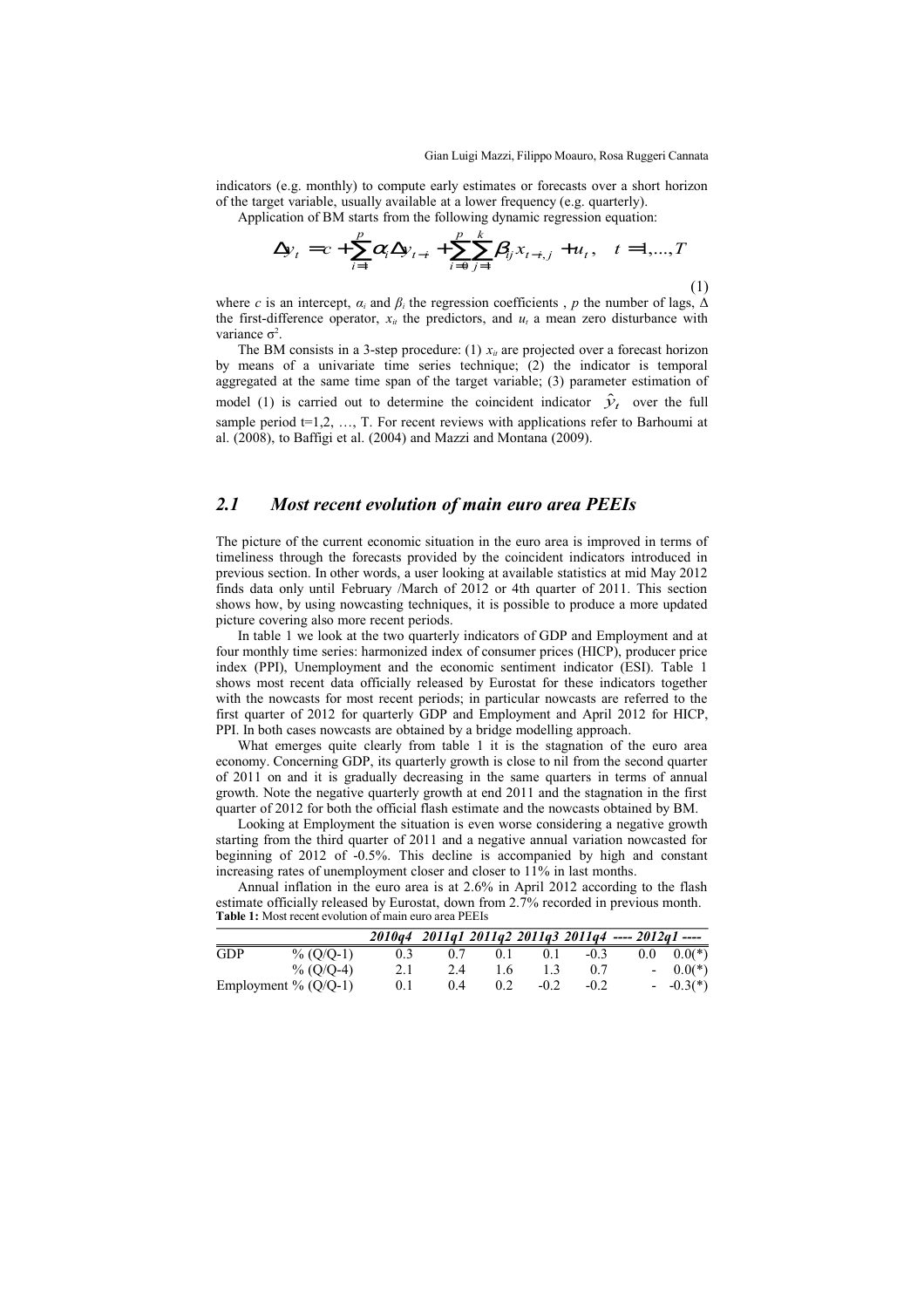|             | $\%$ (O/O-4)                    | 0.1  | 0.6         | 0.7    | 0.6            | 0.2         | $-0.5(*)$ |
|-------------|---------------------------------|------|-------------|--------|----------------|-------------|-----------|
|             |                                 | 2011 | <i>2011</i> | 2012   | <i>2012</i>    | <i>2012</i> | 2012 m4   |
|             |                                 | m11  | m12         | m1     | m <sub>2</sub> | m3          |           |
| <b>HICP</b> | $\%$ (M/M-1)                    | 0.1  | 0.3         | $-0.8$ | 0.5            | 1.3         | 0.5       |
|             | $\%$<br>$(M/M-$<br>12)          | 3.0  | 2.7         | 2.7    | 2.7            | 2.7         | 2.6       |
| PPI         | $\%$ (M/M-1)                    | 0.3  | $-0.2$      | 0.8    | 0.6            | 0.5         | $0.3(*)$  |
|             | $\frac{0}{0}$<br>$(M/M-$<br>12) | 5.4  | 4.3         | 3.8    | 3.6            | 3.3         | $2.7(*)$  |
|             | Unemployment rate               | 10.5 | 10.6        | 10.7   | 10.8           | 10.9        |           |
| ESI         | index                           | 93.5 | 92.8        | 93.4   | 94.5           | 94.5        | 92.8      |

(\*): nowcasts obtained by a bridge modelling approach

Same decreasing pattern occurs for the PPI whose annual growth in March of 2012 is equal to 3.3% down from 3.6% of February. Its nowcast for April is 2.7%.

Negative it is also the perception of the economic situation by producers and consumers as shown by the ESI released by the European Commission. Its value is equal to 92.8 in April 2012 down of 1.7 points from March and maintaining a value well below the long term average of 100 in recent months.

In table 2 we provide a synthetic picture of GDP quarterly growth by country. Starting from Germany, the good performance of the economy from end 2010 had a stop in last quarter of 2011 of -0.2% and a recovery of 0.5% in the first quarter of 2012, well over the nowcast of 0.2%. In France the substantial stagnation of the economy over all 2011 continues at the beginning of 2012 substantially in line with the nowcast of 0.1%. In the same period Italy records a contraction of the economy significantly stronger than forecasted, -0.8% against -0.2%, and in acceleration with respect to the other two negative signs characterizing the economy from the second half of 2011. Similar it is the negative development of the economy in the second half of 2011 for Belgium and Netherlands where, in the latter case, it is recorded a further contraction in the first quarter of 2012 of -0.2% contrary to the recovery of 0.2% signalled by the nowcasts. The negative pattern also concerns Spain, -0.3% in the last two quarters and without significant differences with respect to the projections for beginning 2012;

|             | 2010 <sub>a</sub> | 2011 <sub>a</sub> | 2011 <sub>a</sub> | 2011 <sub>a</sub> | 2011 <sub>a</sub> |        | $--- 2012a1$ ---- |
|-------------|-------------------|-------------------|-------------------|-------------------|-------------------|--------|-------------------|
|             | 4                 |                   |                   |                   |                   |        |                   |
| Belgium     | 0.5               | 0.9               | 0.3               | $-0.1$            | $-0.1$            |        | $0.0(*)$          |
| Netherlands | 0.8               | 0.7               | 0.2               | $-0.4$            | $-0.6$            | $-0.2$ | $0.2(*)$          |
| Spain       | 0.2               | 0.4               | 0.2               | 0.0               | $-0.3$            | $-0.3$ | $-0.2(*)$         |
| Italy       | 0.2               | 0.1               | 0.3               | $-0.2$            | $-0.7$            | $-0.8$ | $-0.2(*)$         |
| France      | 0.4               | 0.9               | 0.0               | 0.3               | 0.2               | 0.0    | $0.1(*)$          |
| Germany     | 0.5               | 1.3               | 0.3               | 0.6               | $-0.2$            | 0.5    | $0.2(*)$          |
| Euro Area   | 0.3               | 07                | 0.1               | 0.1               | $-0.3$            | 0.0    | $0.0(*)$          |

**Table 2:** GDP growth by country

(\*): nowcasts obtained by a bridge modelling approach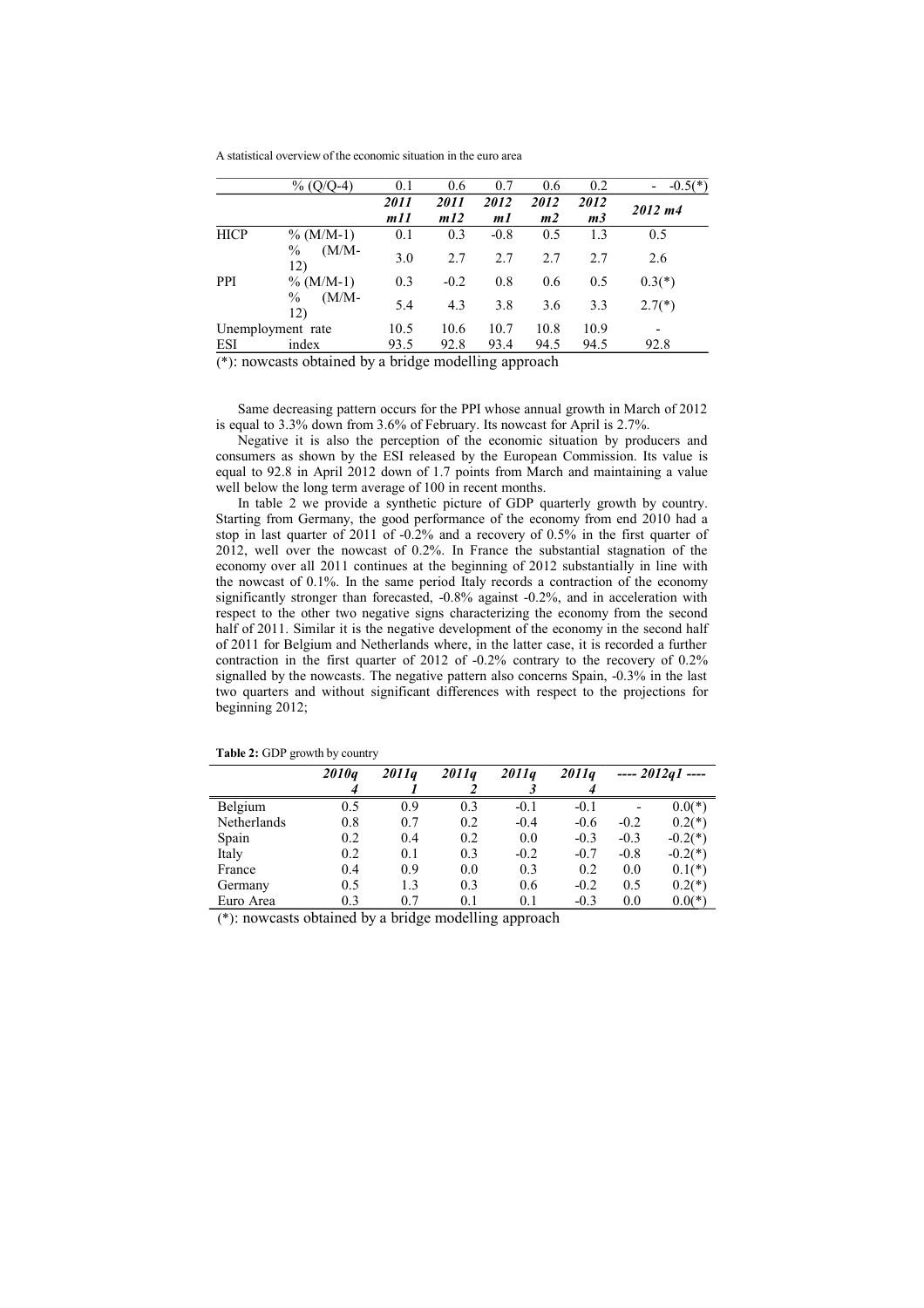## **3 EuroMIND**

From 2006 onwards, we have investigated the possibility of constructing a euro area monthly indicator of economic activity as much as possible consistent with the GDP, called EuroMIND. The availability of a monthly indicator such as EuroMIND is particularly relevant to monitor the business cycle in real time. Moreover, being EuroMIND disaggregated into branches, it allows following in real time the evolution of the different elements of the euro area economy: sectors and demand components.

The main characteristics of EuroMIND (for details see Frale et al. (2011)) are the following: 1) use of a disaggregate approach represented by the output and expenditure breakdowns of the GDP at quarterly base; 2) for each component, a set of monthly indicators are selected, including both macroeconomic variables and survey answers; 3) indicators are both monthly and quarterly, modelled into the Stock and Watson single index model; 4) model casted into a state space form allowing for temporal disaggregation (for details see Harvey (1989)); 5) use of a computational efficient procedure; 6) chain-linking is taken into account; 7) final estimate obtained combining the estimates from the output and expenditure sides, with optimal weights reflecting their relative precision; 8) benchmarking to official quarterly accounts so that full consistency between monthly and quarterly estimates is achieved; 9) explicit measure of uncertainty around the indicator available.

The modelling strategy mentioned at point 3) refers to the Stock and Watson (1991) SW single index model. The fundamental idea behind this specification is to separate the dynamics which are common to a set of  $N$  coincident series,  $y_t$ , that are I(1) but not cointegrated, from the idiosyncratic component, which is specific to each series. The level specification of the SW single index model here considered expresses  $y_t$  as the linear combination of a common cyclical trend, that will be denoted by  $\mu_t$ , and an idiosyncratic component,  $\mu_t^*$ . Letting  $\Theta_0$  and  $\Theta_1$  denote N×1 vectors of loadings, and assuming that both components are stationary in first difference and subject to autoregressive dynamics, we can write:

$$
y_{t} = \mathbf{\Theta}_{0} \mu_{t} + \mathbf{\Theta}_{1} \mu_{t-1} + \mu_{t}^{*} + \mathbf{B} \mathbf{x}_{t}, \qquad t = 1, ..., n
$$
 (2)

$$
\varphi(L)\Delta\mu_t = \eta_t, \qquad \eta_t \sim \text{NID}(0, \sigma_\eta^2), \qquad (3)
$$
  
 
$$
D(L)\Delta\mu_t^* = \delta + \eta_t^*, \qquad \eta_t^* \sim \text{NID}(0, \Sigma_{\eta^*}), \qquad (4)
$$

where  $\varphi(L)$  is an autoregressive polynomial of order p with stationary roots

$$
\varphi(L) = 1 - \varphi_1 L - \dots - \varphi_p L^p \tag{5}
$$

and the matrix polynomial D(L) is diagonal:

$$
D(L) = diag[d_1(L), d_2(L), ..., d_N(L)]
$$
 (6)

with  $d_i(L) = 1 - d_{i1}L - \dots$ ,  $d_{ip}L_p$  and  $\Sigma_{\eta^*} = diag(\sigma_1^2, \dots, \sigma_N^2)$ . The vector  $x_t$  contains the value at time t of k deterministic regressors common to all the series, e.g. trading days and moving holidays regressors, and B is an  $N \times k$  matrix of regression coefficients. The disturbances  $\eta_t$  and  $\eta_t^*$  are mutually uncorrelated at all leads and lags.

#### *3.1 EuroMIND's extensions and most recent results*

In order to take into account particular events for better exploiting the characteristics of EuroMIND as powerful tool for the assessment of the economic situation, several extensions have been developed or are currently under development. The first one is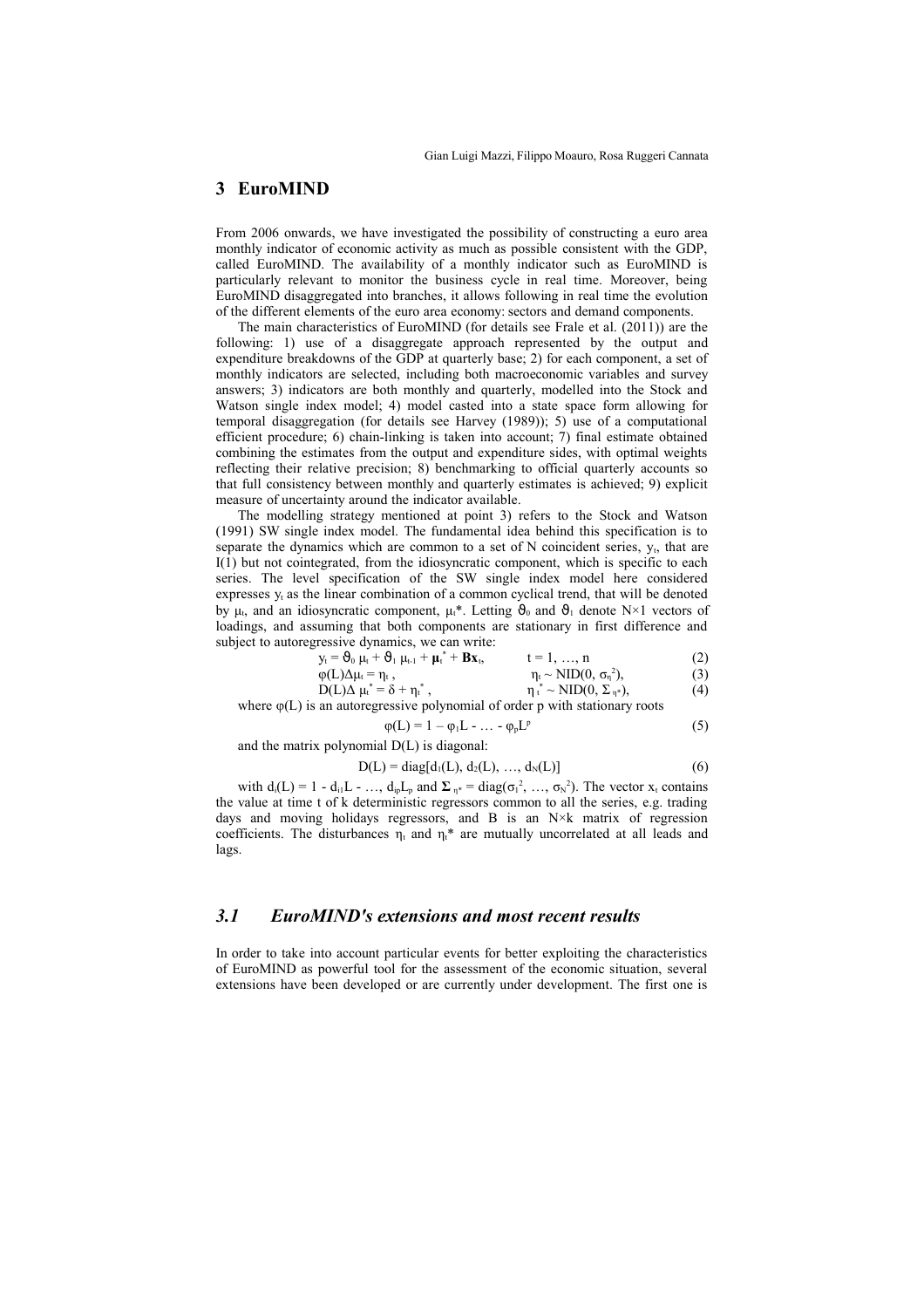the generalization of this model with better forward looking properties, bringing to the production of the EuroMIND-S indicator based on the incorporation, as a separate factor, of surveys data (for details see Frale at al. (2010)).

Results of the last release of EuroMIND and EuroMIND-S are shown in Table 3. Both the indicators show a very similar pattern so that Euro MIND-S can be used as a complement of EuroMIND to obtain more recent information. In the months of first quarter of 2012 both EuroMIND and EuroMIND-S show a very flat behaviour, confirming the stagnation of the economic growth. However, it clearly emerges the capacity of EuroMIND to provide early signals with respect to the quarterly GDP flash estimate. According to the former indicator the negative growth is signalled since September 2011 with duration of 4 months; moreover, concerning the beginning of 2012, EuroMIND is able to provide a first signal of negative annual variations starting from February 2012.

**Table 3:** GDP growth rates: comparison among indicators

|           | <i><b>Ouarerly</b></i>          | <b>Euro</b> | <b>Euro</b> | <i><b>Ouarerly</b></i>         | Euro    | Euro    |  |
|-----------|---------------------------------|-------------|-------------|--------------------------------|---------|---------|--|
|           | <b>GDP</b>                      | <b>Mind</b> | Mind-S      | <b>GDP</b>                     | Mind    | Mind-S  |  |
|           | variations over previous period |             |             | variations over same period of |         |         |  |
|           |                                 |             |             | previous year                  |         |         |  |
| $Feb-11$  |                                 | 0.35        | 0.33        |                                | 2.66    | 2.59    |  |
| $Mar-11$  | 0.72                            | 0.10        | 0.09        | 2.39                           | 2.21    | 2.22    |  |
| Apr- $11$ |                                 | 0.04        | 0.05        |                                | 2.12    | 2.07    |  |
| $May-11$  |                                 | $-0.06$     | $-0.08$     |                                | 1.53    | 1.54    |  |
| $Jun-11$  | 0.15                            | $-0.13$     | $-0.07$     | 1.62                           | 1.23    | 1.27    |  |
| $Jul-11$  |                                 | 0.25        | 0.21        |                                | 1.38    | 1.39    |  |
| Aug- $11$ |                                 | 0.14        | 0.09        |                                | 1.51    | 1.45    |  |
| $Sep-11$  | 0.15                            | $-0.27$     | $-0.16$     | 1.34                           | 1.13    | 1.17    |  |
| $Oct-11$  |                                 | $-0.02$     | $-0.09$     |                                | 0.96    | 0.96    |  |
| $Nov-11$  |                                 | $-0.12$     | $-0.10$     |                                | 0.77    | 0.77    |  |
| $Dec-11$  | $-0.30$                         | $-0.18$     | $-0.18$     | 0.71                           | 0.42    | 0.42    |  |
| $Jan-12$  |                                 | 0.05        | 0.05        |                                | 0.15    | 0.14    |  |
| $Feb-12$  |                                 | 0.03        | $-0.02$     |                                | $-0.16$ | $-0.21$ |  |
| $Mar-12$  | 0.00                            |             | 0.04        |                                |         | $-0.25$ |  |

## **4 The system of euro area turning point detection**

The Eurostat methodology for the construction of a euro area turning point (TP) chronology and a system of coincident TP indicators is the following (for details see Anas at al. (2008)):

- 1) simultaneous analysis of classical business cycle and growth cycle in the so called ABCD framework;
- 2) statistical dating of euro area TP by means of a simple non parametric dating rule;
- 3) comparison of euro area and member states (MS) dating;
- 4) preliminary investigation of alternative models for the construction of TP composite coincident indicators for classical business cycle and growth cycle, including the identification of appropriate number of regimes and related thresholds;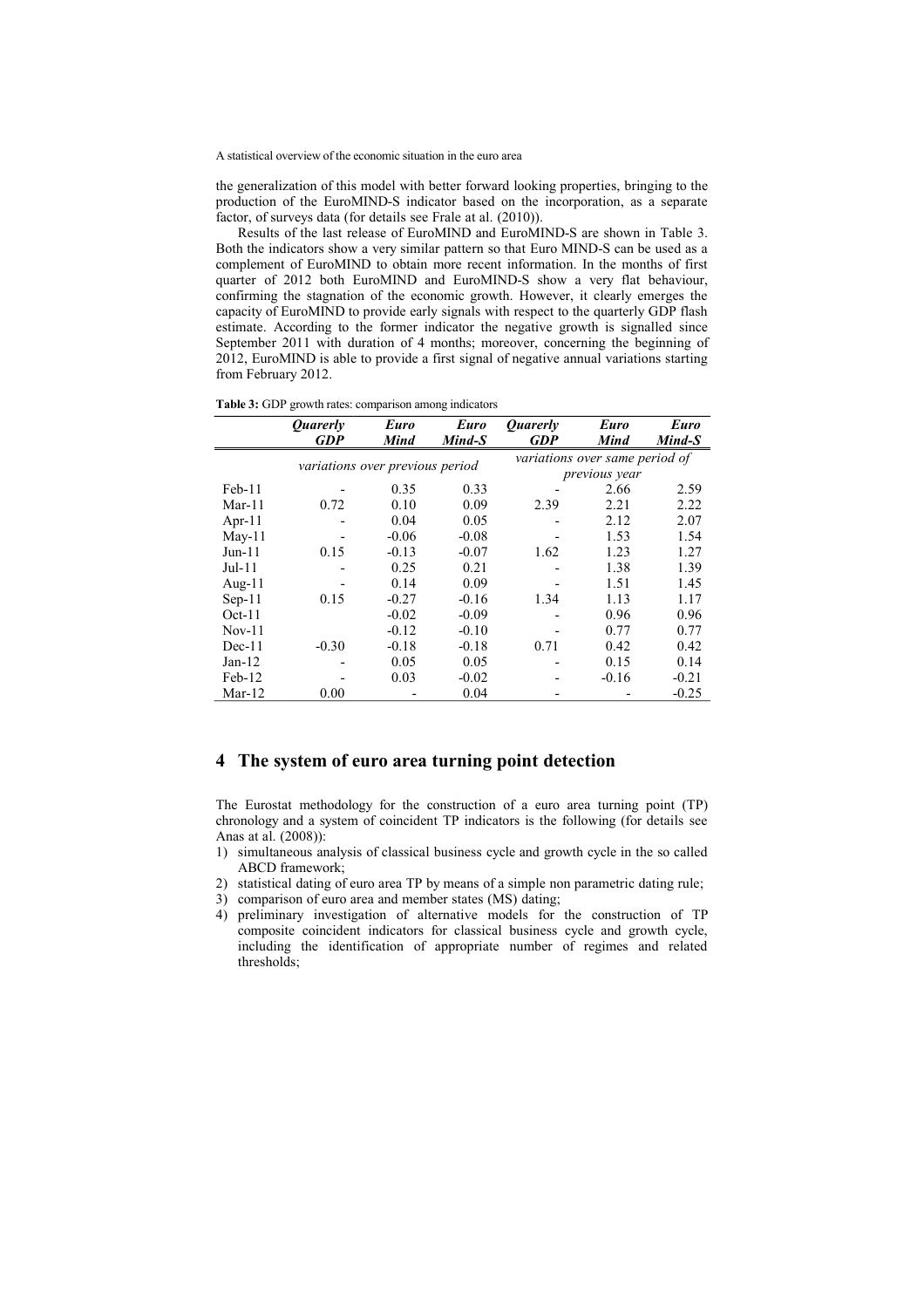- 5) variable selection performed on the basis of the ability of a set of potential candidates series to correctly detect growth cycle TP. For each series a set of transformations is assessed in order to choose the most appropriate one. As a result, five variables have been identified as components of the growth cycle TP composite coincident indicator: Employment expectation, Construction confidence indicator, Financial situation of the last 12 months, IPI, Imports of intermediate goods;
- 6) construction of the growth cycle coincident indicators (GCCI) as a weighted mean of the transition probabilities returned by the five univariate two regimes Markov Switching models fitted on each variable as follows

$$
GCCI_t = \frac{1}{5} \sum_{k=1}^{5} \Pr(\text{Recession})_t^k, \qquad (7)
$$

where  $Pr( \text{Recession})_t^k$  is the probability that the k – the component of the GCCI is in a recession of the growth cycle at time t, with  $k \in \{1,2,3,4,5\}$ . An equal weight averaging weighting scheme is used.

For each occurrence, the QPS and Concordance Index are computed as follows:

$$
QPS = \frac{1}{T} \sum_{t=1}^{T} (P_t - RC_t)^2, \tag{8}
$$

where, for  $t \in \{1,\ldots,T\}$ ,  $P_t$  is the filtered probability of being in recession, RC<sub>t</sub> the TP of the reference chronology in month  $t$  and

$$
CI = \frac{1}{T} \left[ \sum_{t=1}^{T} I_t \times RC_t + \sum_{t=1}^{T} (1 - I_t) \times (1 - RC_t) \right],
$$
\n(9)

where  $I_t$  is a binary random variable that assumes value 1 if the coincident indicator is in the recessionary phase of the business cycle and 0 otherwise.

- 7) variable selection has been performed on the basis of the ability of a set of potential candidates series to correctly detect business cycle TP. For each series a set of transformations is assessed in order to choose the most appropriate one. As a result, three variables have been identified as components of the business cycle TP composite coincident indicator: IPI, New cars registration and Unemployment rate;
- 8) construction of the business cycle coincident indicators (BCCI) as a weighted mean of the transition probabilities returned by the three univariate three regimes Markov Switching models fitted on each variable as follows:

$$
BCCI_t = \sum_{k=1}^{3} \omega^k \Pr(\text{Recession})_t^k, \qquad (10)
$$

where, by analogy, the variables in (10) follow the same definitions as in (7). The resulting weights are IPI=0.34, Unemployment=0.46, New cars registration=0.20.

For both the GCCI and BCCI the threshold is set to 0.5. In other words values above/below 0.5 indicate a recession/expansionary phase.

In order to enhance the cyclical monitoring of the euro area, several initiatives have been recently undertaken. A first one concerns the extension of the cyclical monitoring also to the acceleration cycle following the αABßCD approach. A second one the construction of alternative GCCI and BCCI based on a multivariate Markov Switching approach (see Billio et al. (2011) for more details).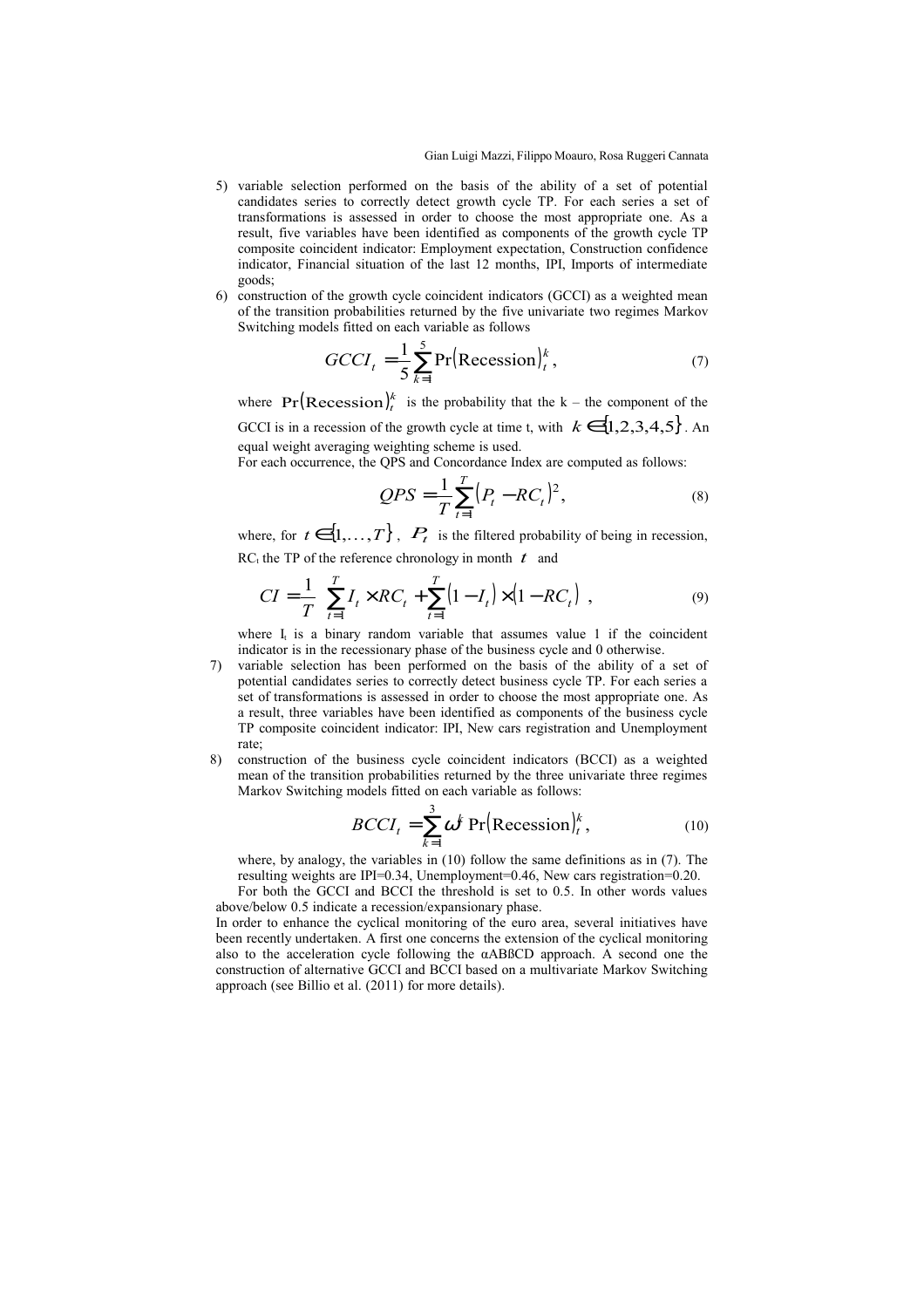| Economic<br>Cycle | Coincident<br>indicator | Peak        | <b>Trough</b>    | Peak        |
|-------------------|-------------------------|-------------|------------------|-------------|
| Acceleraion       | Provisional dating      | 2006 O1     | 2008 Q1          | 2010 02     |
| Cycle             | <b>ACCI</b>             | June 2006   | March 2009       | Dec. 2010   |
|                   |                         | Dec. 2010   | Dec. 2011        | March 2012  |
| Growth<br>cycle   | Provisional dating      | 2008 O1     | 2009 03          | 2011 Q1     |
|                   | GCCI                    | March 2007  | <b>July 2009</b> | August 2011 |
|                   | Multivariate            | Dec. 2007   | Sept. 2009       | May 2011    |
| Classical         | Provisional dating      | 2008 O1     | 2009 O2          | 2011 03     |
| business          | <b>BCCI</b>             | August 2008 | Oct. 2009        | Jan. 2012   |
| cycle             | Multivariate            | April 2008  | Sept. 2009       | Dec. 2011   |

A picture of the Eurostat system of most recent TP is provided in table 4, with details of the provisional dating, as well as the indicators based on the multivariate approach **Table 4:** Summary of most recent turning points

#### **5 Dissemination issues and final remarks**

The estimates and indicators presented in this paper are extensively based on the use of statistical and econometrics techniques which represent almost the core of the production process and not just a complement as usually in the production of official statistics. For this reason it is still an open issue if statistical agencies should be involved in such kind of activities and how they should disseminate them eventually.

The recent economic and financial crisis, as well as the difficult period characterizing the euro area economies, have clearly shown the importance of providing users with an information system ensuring an effective real-time monitoring and an early warning system of the economic situation. As shown in this paper such objectives can be achieved by complementing official statistics by statistical and econometric modelling techniques. One of the major outcomes of the series of seminars organized in the context of the UNSD and Eurostat initiative in response to the global economic and financial crisis has been the decision of preparing handbooks on rapid estimates and on cyclical composite indicators helping statistical agencies in developing such new kind of information, with a leading role by Eurostat.

Nevertheless, the role that new statistical products should play in the activities of statistical agencies and relationships between such new products and official statistics still need to be further investigated. A first attempt to clarify those aspects is presented in Baigorri, Bohata, Hahn Mazzi (2012), whose main findings follow.

First of all, new estimates and indicators like those shown in previous sections cannot be, for the time being, assimilated to official statistics but they should instead be considered more as experimental statistics or statistics under development. The rational is that they do not necessary fulfil the usual quality standards for official statistic also because they are based on a very limited data collection and they follow a non-standard production process. A new quality framework for experimental statistics needs then to be developed, taking into account their specificities and peculiarities.

The second relevant point is that, if some the indicators here presented could become, in the future, after an in-depth evaluation, part of official statistics, other indicators (such as the turning points ones) should probably stay in the field of experimental statistics even after an evaluation phase. This statement is obviously based on the current perception of the frontiers of official statistics. Since frontiers of